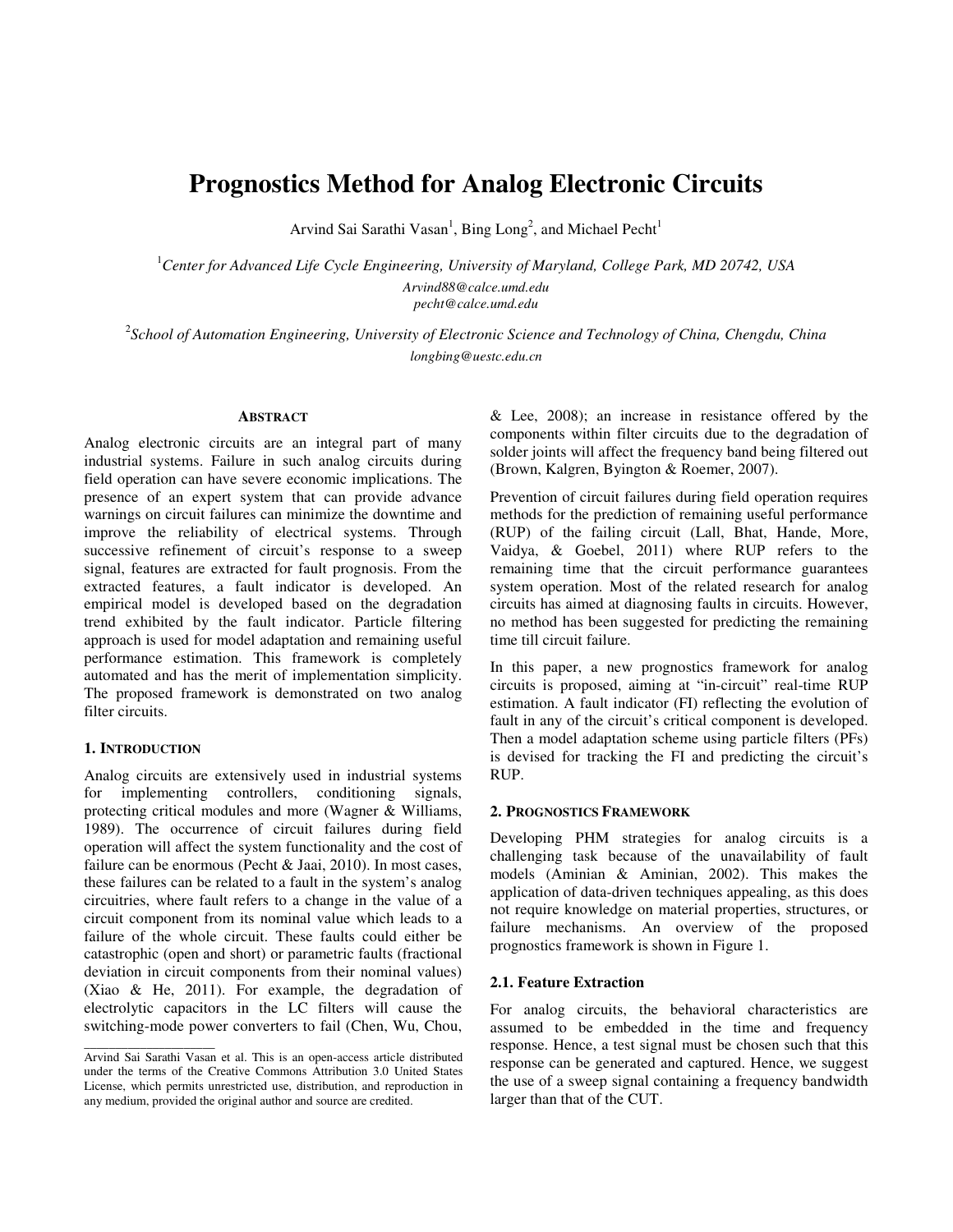

Figure 1. Overview of the proposed prognostics framework for analog electronic circuits.

This ensures that the CUT is excited by all the frequency components it is sensitive to. Also, this method allows us to acquire data at a sampling rate that depends on the CUT's bandwidth. Simple and cost effective digital forms of a sweep signal generator have been implemented with TTL logic and thus, can be incorporated on-board for testing.

From the CUT response to sweep signal, two types of features are extracted, which we call the wavelet and statistical features.

Fourier transformation is commonly used for extracting information embedded in a signal. However, Fourier transformation is suitable only for the analysis of stationary signals. A change in time of a non-stationary signal spreads over the entire frequency domain, which will not be detected through Fourier transformation. This is a drawback for fault diagnosis, as the signals to be analyzed contain time-varying frequencies. In contrast, wavelet analysis can reveal signal aspects such as trends, break points, and discontinuities. Hence, we choose wavelet features for RUP estimation in analog circuits.

In wavelet analysis, the signal's correlation with families of functions that are generated based on the shifted and scaled version of a mother wavelet  $\psi(t)$  is calculated and used to map the signal of interest to a set of wavelet coefficients that vary continuously over time. The discrete version of the wavelet transform consists of sampling the scaling and shifted parameters, but not the signal or the transform. This makes the time resolution good at high frequencies, and the frequency resolution becomes good at low frequencies.

In this work, through discrete wavelet transformation, we decompose the response of the CUT stimulated by a sweep signal into the approximation and detail signals using multirate filter banks. The information contained in the response is represented using features extracted by computing the energy contained in the detail coefficients at various levels of decomposition. This is expressed as follows:

$$
E_j = \sum_k |d_{j,k}|^2; \qquad j = 1:J \tag{1}
$$

where and  $d_{j,k}$  are the energy and  $k^{th}$  detail coefficient at  $j<sup>th</sup>$  level of decomposition respectively.

The second set of features extracted includes the kurtosis and entropy of the CUT's response. Kurtosis is a statistical property which is defined as the standardized fourth moment about the mean. It provides a measure on the heaviness of the tails in the probability density function (PDF) of a signal, which is related to the abrupt changes in the signal having high values and appearing in the tails of the distribution. Kurtosis is mathematically described as follows:

$$
kurt(x) = \frac{E[x - E[x]]^4}{\left[E[x - E[x]]^2\right]^2}.
$$
 (2)

On the other hand, entropy provides a measure of the information capacity of a signal, which denotes the uncertainty associated with the selection of an event from a set of possible events whose probabilities of occurrences are known. It is defined for a discrete-time signal as:

$$
H(x) = -\sum_{i} P(x = a_i) \log P(x = a_i)
$$
 (3)

where,  $a_i$  are the possible values of x, and  $P(*)$  are the associated probabilities.

## **2.2. Fault Indicator**

When implementing prognostics at a component level, generally a fault indicator (FI) parameter is identified to monitor the degradation of the component in real-time. This parameter (e.g., the ON state  $V_{CE}$  of an IGBT (Patil, Celaya, Das, Goebel, & Pecht, 2009) and the RF impedance for interconnects (Kwon, Das & Pecht, 2010)) is chosen based on an understanding of the degradation process. From this perspective, multiple parameters corresponding to all the critical components/sub-systems need to be monitored and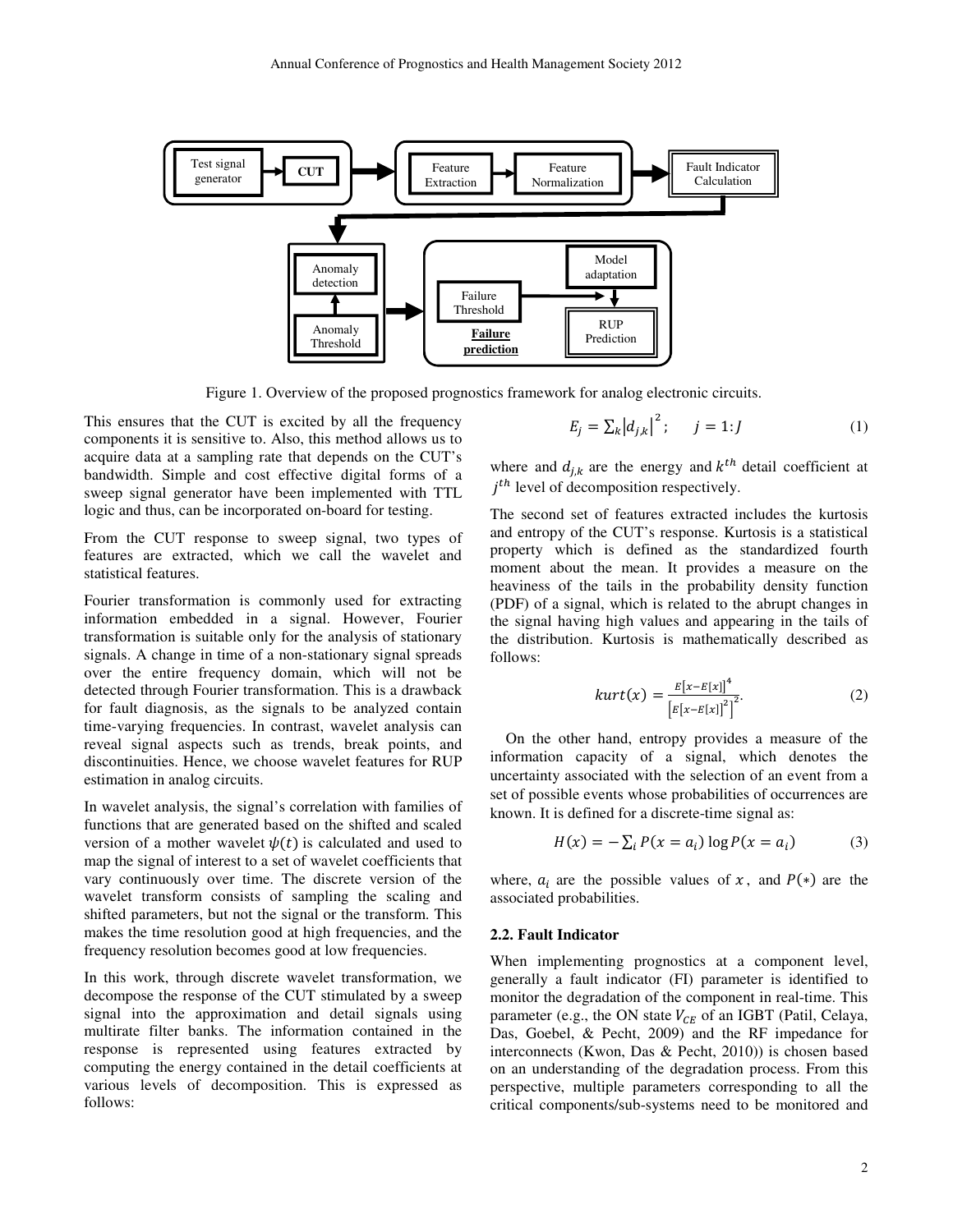processed in real-time to perform system level prognostics. This is not possible in applications like analog circuits, where there is a constraint on the available resources. So as to address this challenge, we have developed a method to construct a FI to represent circuit degradation. Here, circuit degradation refers to the degradation in any of the circuit's critical component which leads to the deviation of component's value from its nominal value. The procedure for calculating the FI is based on the well-known Mahalanobis Taguchi methodology (Taguchi & Jugulum, (2002), Soylemezoglu, Jagnnathan, & Saygin (2010)).

The FI calculation starts with the collection of the two feature sets (wavelet and statistical features). For both the feature sets, two individual Mahalanobis spaces (MSs) are constructed using their normalized feature elements and correlation coefficients.

Let  $\bar{F}^1 = \{f_1^1, f_2^1, \ldots, f_l^1\}$  and  $\bar{F}^2 = \{f_1^2, f_2^2\}$  denote the wavelet and statistical features respectively, where  $f_i^1$ ;  $i = 1$ : l denotes the energy of the detail coefficients at the  $i^{th}$  decomposition level, l is the number of decomposition levels, and  $f_1^2$  and  $f_2^2$  are the kurtosis and entropy of the CUT's response. A data set formed using the feature set  $\left[\overline{F}_j^1, \overline{F}_j^2\right]$ ;  $j = 1:n$  with *n* observations made during the no fault condition is used as training data.

The mean and standard deviation of each feature element is calculated using the training data, from which the training feature sets in the no fault condition are normalized:

$$
Z_{i,j}^1 = \frac{f_{i,j}^1 - \bar{x}_i^1}{s_i^1} \text{ and } Z_{k,j}^2 = \frac{f_{k,j}^2 - \bar{x}_k^2}{s_k^2}; \quad i = 1; l; k = 1, 2; j = 1; n (4)
$$

where

$$
\bar{x}_i^1 = \frac{\sum_{j=1}^n f_{i,j}^1}{n}, \ \bar{x}_k^2 = \frac{\sum_{j=1}^n f_{k,j}^2}{n}, \ s_i^1 = \left(\frac{\sum_{j=1}^n (f_{i,j}^1 - \bar{x}_i^1)^2}{n-1}\right)^{1/2},
$$
\n
$$
\text{and } s_k^2 = \left(\frac{\sum_{j=1}^n (f_{k,j}^2 - \bar{x}_k^2)^2}{n-1}\right)^{1/2}.
$$
\n
$$
(5)
$$

After normalizing the feature sets, the Mahalanobis distances (MDs) are calculated during the no fault condition using the following mathematical expressions:

$$
MD_j^1 = C^{-1} (Z_{i,j}^1)^T (\Sigma^1)^{-1} (Z_{i,j}^1)
$$
 and  
\n
$$
MD_j^2 = C^{-1} (Z_{k,j}^2)^T (\Sigma^2)^{-1} (Z_{k,j}^2)
$$
 (6)

where  $\Sigma^1$  and  $\Sigma^2$  represents the correlation matrices for the wavelet and statistical features respectively, and are calculated from the normalized feature sets as:

 $\Sigma_{i,j}^{1} = \frac{1}{n-1}$  $\frac{1}{n-1} \sum_{m=1}^{n} Z_{i,m}^1 Z_{j,m}^1$  and  $\Sigma_{i,j}^2 = \frac{1}{n-1}$  $\frac{1}{n-1}\sum_{m=1}^{n}Z_{i,m}^{2}Z_{j,m}^{2}$  (7) where  $C$  denotes the total number of fault conditions, including the no fault condition.

In order to validate the MS, observations that fall outside the normal/no fault group are identified, and the corresponding MD values are calculated. The characteristics of the abnormal group are normalized using the mean and standard deviation of the corresponding characteristics in the no fault group. The correlation matrix corresponding to the no fault group is used to compute the MDs of the faulty conditions. If the MS is constructed properly, then the MDs under the fault conditions should have higher values than the normal group. Thus, if we plot the MD values obtained from the two feature sets on a two dimensional plane, the fault conditions should be separable from the no fault condition, as shown in Figure 2. The figure also illustrates a typical trajectory in the two dimensional space representing circuit degradation.



Figure 2. Illustration of fault propagation on the MS.

From Figure 2 it seems like one can observe the trajectory on the MS to understand circuit degradation. However, monitoring the trajectory in the 2D MS alone for prognostics has two drawbacks: 1) it is difficult to define a failure threshold, and 2) there can be abrupt changes in any of the MD values which are not easy to track. These drawbacks occur because of the difference in dynamic ranges for the MD values obtained from feature sets  $\bar{F}^1$  and  $\bar{F}^2$  (for example, for the sample circuit shown later, the range for  $MD<sup>1</sup>$  is found to be around  $0 \sim 10<sup>6</sup>$ , and for  $MD<sup>2</sup>$  it is found to be around 0~500). This happens because of the difference in the number of feature elements present in each of the feature sets. To address this issue, we have built a FI that gives equal weight to the MD values obtained from different feature sets.

Once the MD values are calculated for the two feature sets, the FI is computed using the following transformation:

$$
\wp_j = \frac{(\text{MD}_j^1)^{\frac{1}{n_1}}(\text{MD}_j^2)^{\frac{1}{n_2}}}{(\text{MD}_j^1)^{\frac{1}{n_1}}+(\text{MD}_j^2)^{\frac{1}{n_2}}}; j = 1, 2.. \tag{8}
$$

where  $n_1$  and  $n_2$  represents the number of feature elements in feature sets  $\bar{F}^1$  and  $\bar{F}^2$  respectively. The advantage of the FI defined above is that, it is invariant to abrupt changes in MD values. This is realized by scaling it using the number of elements present in each feature set. Our study indicates that the FI has an increasing trend with respect to the amount of deviation in the faulty component from its nominal value.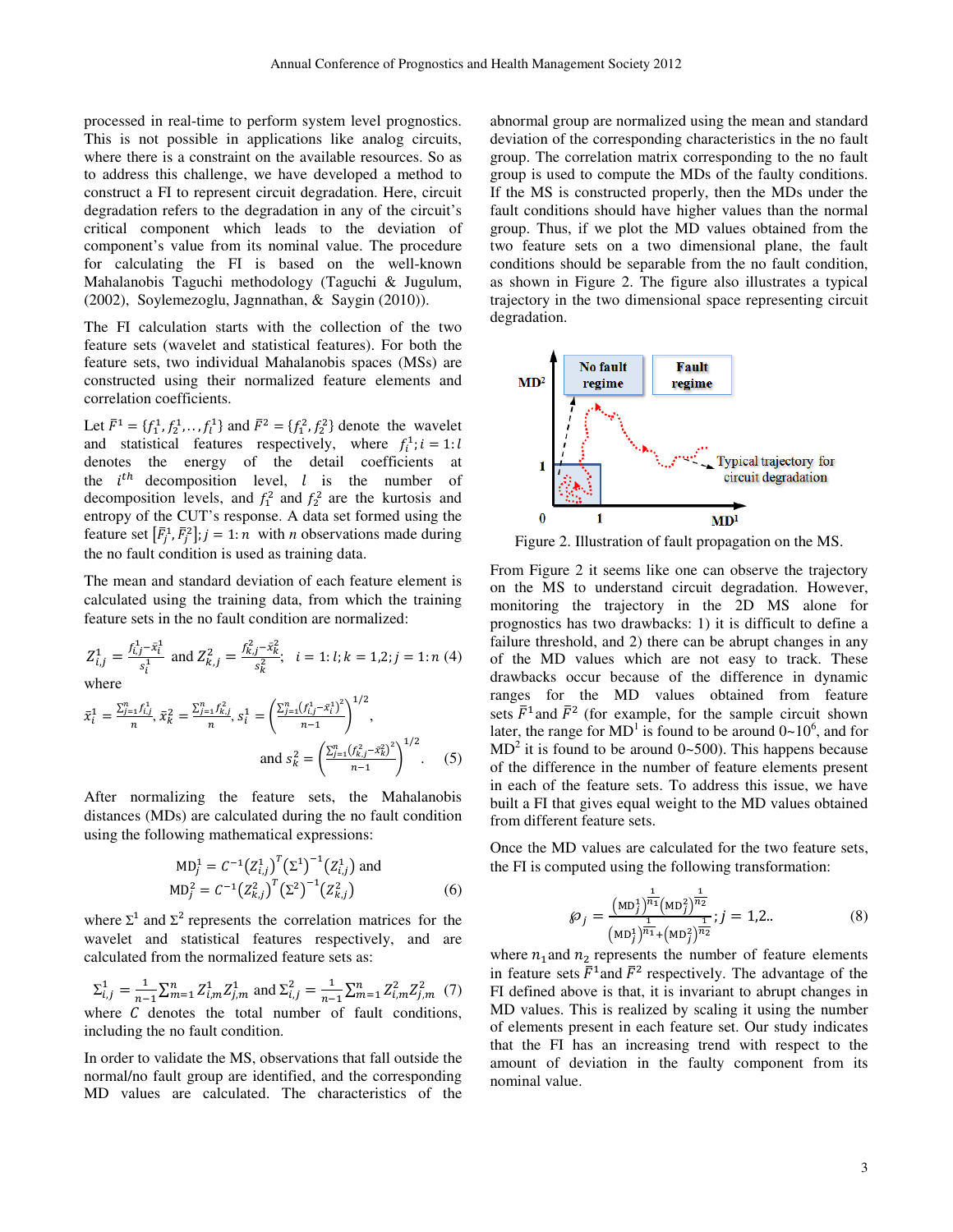In the future, new feature sets might be suggested for fault diagnosis and prognosis of analog circuits. Even if new feature sets are proposed, the above suggested FI calculation method can still be made compatible by extending Eq. (8) as follows:

$$
\wp_j = \frac{\left(\text{MD}_j^1\right)^{\frac{1}{n_1}}\left(\text{MD}_j^2\right)^{\frac{1}{n_2}}\dots\left(\text{MD}_j^r\right)^{\frac{1}{n_r}}}{\left(\text{MD}_j^1\right)^{\frac{1}{n_1}}\left(\text{MD}_j^2\right)^{\frac{1}{n_2}}\dots\left(\text{MD}_j^r\right)^{\frac{1}{n_r}}}; j = 1, 2. \tag{9}
$$

where  *denotes the total number of feature sets extracted,* and  $n_i$  and MD<sup>*i*</sup> denotes the total number of feature elements and the MD values corresponding to the feature set  $i$ , respectively.

#### **2.3. Anomaly Detection Threshold**

A threshold for anomaly detection using the MT method is traditionally defined as  $MD = 1$ . Here, in the calculation of the FI, a MD of 1 for both the feature sets would result in a FI value of 0.5. According to the MT method, the circuit is supposed to be displaying abnormal behavior when the FI value reaches 0.5. The interesting aspect of our study was that whenever the FI value crossed 0.5, the faulty component was found to just vary outside its tolerance range. Thus, a value of 0.5 for the FI is used as the threshold for anomaly detection.

#### **3. FAILURE PROGNOSIS USING PFS**

Failure prognosis is often performed by generating longterm predictions of FI signal until a predetermined failure threshold is reached (Orchard & Vachtsevanos, 2009). Since uncertainty is inherent to such prediction processes, the evolution of the FI is generally modeled as a stochastic process, and estimates of the RUP is made in the form of PDFs. For this purpose, stochastic nonlinear filters have garnered a lot of interest among the research community. The procedure for estimating RUP using stochastic filters involves estimation of the current health state of the system, and then performing *p*-step predictions on the future health state. These two steps are discussed next in the following subsections.

## **3.1. Particle Filters**

One of the most commonly used forms of approximate nonlinear filters in the PHM arena is the Particle Filter (PF). Many variations of the PF are available. However, we shall focus on the sampling and importance resampling (SIR) form of the PF. The idea behind the PF is that the posterior PDF is represented by a set of random samples with associated weights  $\{x_{0:k}^{(i)}, w_k^{(i)}\}_{i=1}^n$  $\bigcup_{i=1}^{N}$ ;  $w_k^{(i)} \ge 0$ ,  $\forall k$  and the Bayesian estimates are computed based on these samples (or particles) and their weights:

$$
\sum_{i=1}^{N} w_k^{(i)} \delta\big(x_k - x_k^{(i)}\big) \underset{N \to \infty}{\longrightarrow} p(x_k | z_{1:k}) \tag{10}
$$

where  $\delta(*)$  is the Dirac delta function. In practice,  $p(x_k|z_{1:k})$ is usually not known. Hence, the samples  $x_{0:k}^{(i)}$  are chosen from the importance density  $q(*)$  and their associated (normalized, such that  $\sum_i w_k^{(i)} = 1$ ) weights are chosen using the principle of importance sampling, which is expressed as:

$$
w_k^{(i)} = \frac{p(z_k | x_k^{(i)}) p(x_k^{(i)})}{q(x_k^{(i)} | z_{1:k})}.
$$
 (11)

If the importance density function is chosen to be  $q(x_k^{(i)}|x_{k-1}^{(i)}, z_{1:k}) = p(x_k^{(i)}|x_{k-1}^{(i)})$  then the weights can be updated using the following relation:

$$
w_k^{(i)} = w_{k-1}^{(i)} p(z_k | x_k^{(i)}).
$$
 (12)

Resampling is used to address issues introduced by the degeneracy of particles, where after a few iterations all but one particle have negligible weights. During resampling particles with small weights are eliminated, allowing us to concentrate on the particles with larger weights.

## **3.2. RUP Estimation**

When the threshold for anomaly has been reached, the *p*step prediction is generated. However, during the prediction process the weights of the samples are kept constant and are not updated as there are no measurements. At each prediction step, the predicted health state is checked with the failure threshold. The prediction time at which the FI crosses the failure threshold denotes the time at which the system is predicted to fail. RUP estimate is then obtained by computing the distance between the predicted time of failure and the current time instant. The PDF for RUP is obtained by finding the RUP for all the *N* paths traversed by the *N*particles, and then associating them with their weights. We can approximate a prediction distribution (*p*-steps forward) as follows:

$$
p(x_{k+p}|z_{1:k}) \approx \sum_{i=1}^{N} w_k^{(i)} \delta(x_{k+p}^{(i)}) dx_{k+p}.
$$
 (13)

### **4. RESULTS AND DISCUSSION**

In this section, we demonstrate our PHM framework on two analog circuits. A Sallen-Key band-pass filter centered at 25 kHz and a biquad low-pass filter with a 10 kHz upper cutoff frequency are the sample circuits built to examine our approach (Figure 3). The circuit elements have a tolerance range of 10%. Features extracted when all the components vary within their tolerance range belong to the no-fault (NF) class. Faulty responses are obtained when any of the critical components vary beyond their tolerance range.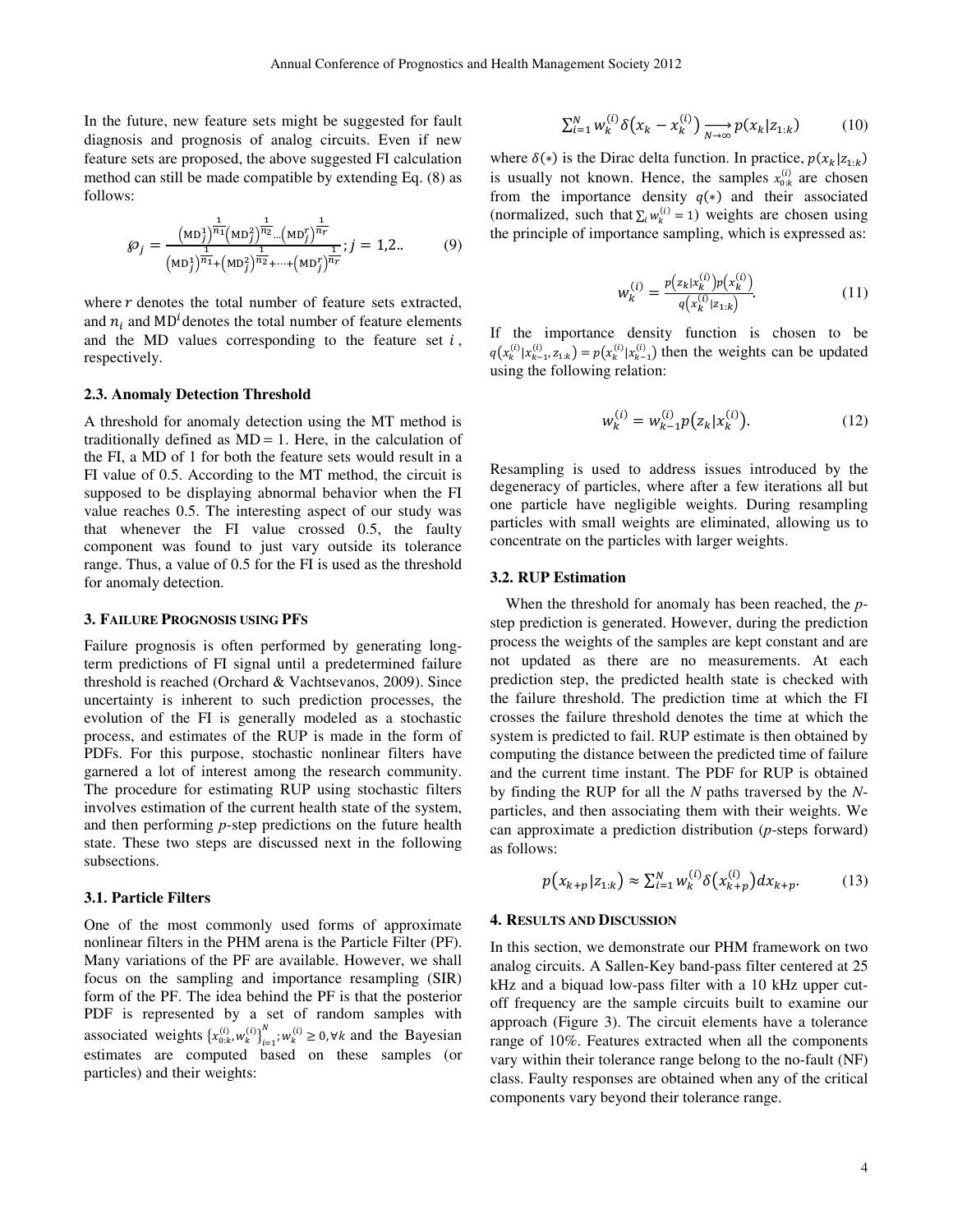

Figure 3. Sample circuits used with their component's nominal value (a) 25 kHz Sallen-Key band-pass filter and (b) biquad low-pass filter with an upper cut-off frequency of 10 kHz.

Component degradation is accompanied by a gradual change in component value (might increase or decrease). This change can have a significant impact on the circuit performance. In Section 2, the FI was developed to denote the degradation in analog circuits. Figure 4 shows the trend exhibited by the FI as the components C2 and R3 of Sallen-Key band-pass filter, and C1 and R4 of the Biquad-low pass filter, deviates from their nominal value. Here, we assume that the fault level increases gradually with respect to time, where, with each time index, the fault level increases by 0.4%. In this context, time index refers to one cycle where a 100 msec test signal stimulates the CUT and the response is measured. Through curve fitting on the FI data (obtained from features extracted during different simulated fault conditions – simulation performed using PSPICE), it is found that a model of the following form can describe the FI trend of different components in different analog circuits well:

$$
\wp_{t_k} = a_{t_k}^{(1)} \left[ -\left(\frac{t_k - b_{t_k}^{(1)}}{c_{t_k}^{(1)}}\right)^2 \right] + a_{t_k}^{(2)} \left[ -\left(\frac{t_k - b_{t_k}^{(2)}}{c_{t_k}^{(2)}}\right)^2 \right] \tag{14}
$$

where  $\wp$  is the FI,  $t_k$  is the time index; and  $a_{t_k}^{(1)}, b_{t_k}^{(1)}, c_{t_k}^{(1)}, a_{t_k}^{(2)}, b_{t_k}^{(2)}$  and  $c_{t_k}^{(2)}$  are the model parameters.

In order to perform prognosis, the above regression model is exploited. However, to deal with the uncertainties caused by component tolerances and usage conditions, the model is assumed to be stochastic. Hence, the parameters of the model are subjected to Gaussian distribution. This stochastic model is fed into the online prognostics routine. Features extracted from the circuit's response are used to calculate the current FI value. This is used to estimate the model parameters. Once the diagnostic routine detects an anomaly, it triggers the prognostics module. Here, the above model's parameters are incorporated as the elements of a state vector.



Figure 4. Trend exhibited by FI during the degradation of circuit components.

Thus, the stochastic model is a simple random walk that is employed to estimate the model parameters:

$$
a_{tk}^{(1)} = a_{tk-1}^{(1)} + \omega_{1,k}; \omega_{1,k} \sim N(0, \sigma_{1})
$$
  
\n
$$
b_{tk}^{(1)} = b_{tk-1}^{(1)} + \omega_{2,k}; \omega_{2,k} \sim N(0, \sigma_{2})
$$
  
\n
$$
c_{tk}^{(1)} = c_{tk-1}^{(1)} + \omega_{3,k}; \omega_{3,k} \sim N(0, \sigma_{3})
$$
  
\n
$$
a_{tk}^{(2)} = a_{tk-1}^{(2)} + \omega_{4,k}; \omega_{4,k} \sim N(0, \sigma_{4})
$$
  
\n
$$
b_{tk}^{(2)} = b_{tk-1}^{(2)} + \omega_{5,k}; \omega_{5,k} \sim N(0, \sigma_{5})
$$
  
\n
$$
c_{tk}^{(3)} = c_{tk-1}^{(3)} + \omega_{6,k}; \omega_{6,k} \sim N(0, \sigma_{6})
$$
  
\n
$$
\wp_{t_{k}} = a_{tk}^{(1)} \left[ -\left(\frac{t_{k} - b_{tk}^{(1)}}{c_{tk}^{(1)}}\right)^{2} \right] + a_{tk}^{(2)} \left[ -\left(\frac{t_{k} - b_{tk}^{(2)}}{c_{tk}^{(2)}}\right)^{2} \right] + \varepsilon_{k}; \varepsilon \sim N(0, \sigma_{\varepsilon})
$$
  
\n(15)

where  $\varphi_{t_k}$  is the measured value of the FI variable at time index  $t_k$ , and  $N(0, \sigma)$  is a Gaussian distribution with mean zero and standard deviation  $\sigma$ . Using the PFs, a *p*-step prediction can be made on the model parameters, with which the future values of the FI can be calculated. The RUP is calculated based on the time index at which the predicted FI value crosses the failure threshold. In on our study, we found that by the time the FI value reaches a value of 2, the fault level for the most of the components has crossed 40%. Hence, in this work we have chosen a value of 2 for the FI as the failure threshold. This is just a qualitative threshold. In the future, a method to establish a failure threshold needs to be investigated. Also, the initial values of the model parameters (used from the curve fitting) and their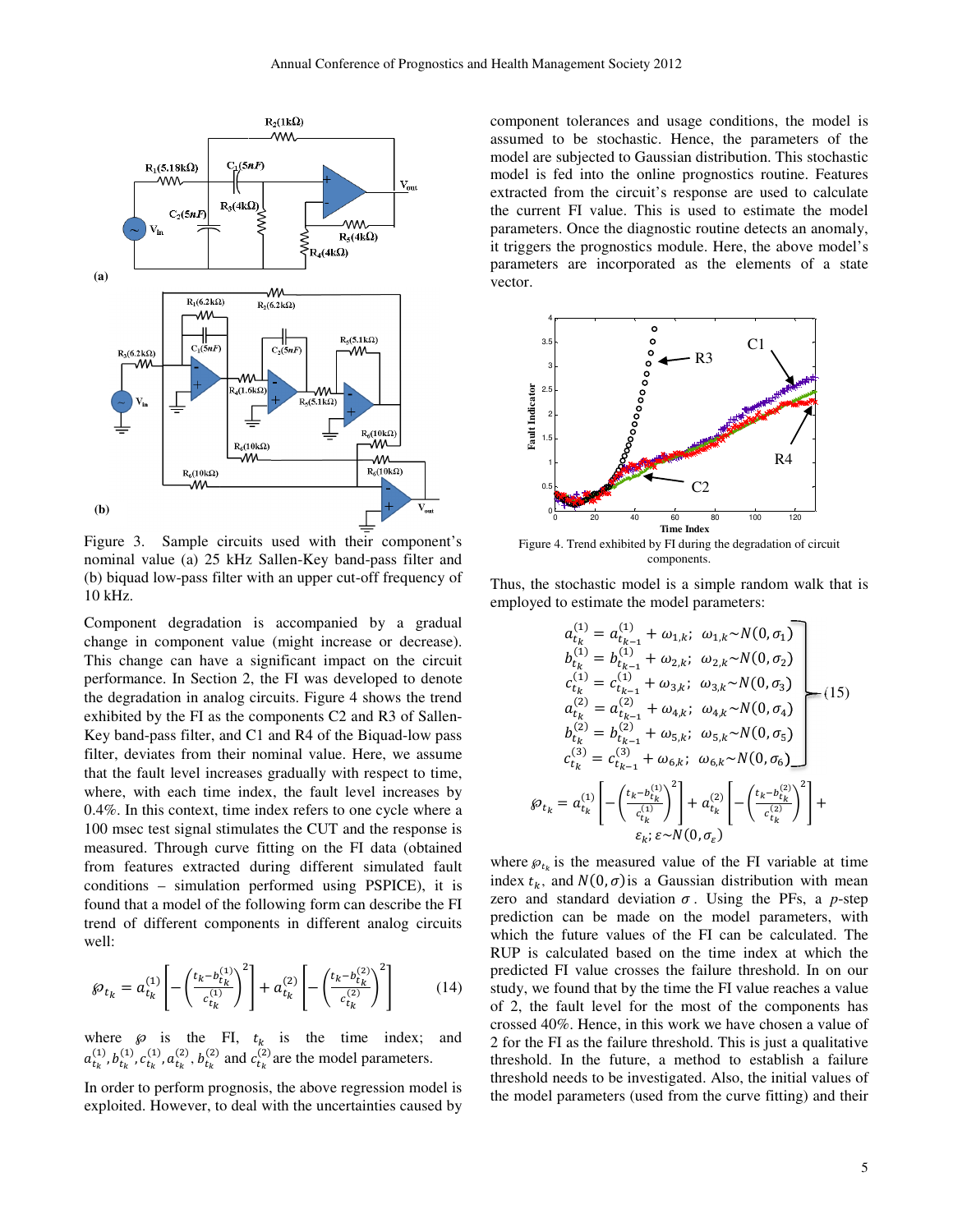standard deviations are assumed to be known here for the sake of simplicity. In practice, an efficient method needs to be devised to choose these values for the model parameters.



Figure 5. Prognostics results using particle filters for the Sallen-Key band-pass filter for fault progression in component C2 (a) Prediction result at time index 31, (b) Prediction result at time index 70, and (c) RUL estimation at every time index.

The results for fault progression in component C2 of the Sallen-Key band-pass filter circuit is shown in Figure 5. Figure 5(a) shows the RUP estimation at the time instant an anomaly was detected (i.e.,  $\wp$  > 0.5). This occurred at time index 31. Thus, the data from the first 31 time indices alone are used to update the model. The estimated RUP is 73 and thus the predicted end-of-life (EOL) is 104, and the actual failure occurs at the  $106<sup>th</sup>$  time index. In Figure 5(b), the prognostics results performed at time index 70 are shown. Now, the predicted EOL is the  $105<sup>th</sup>$  time index. Thus, the error in prediction is only one. Also, the prediction PDF becomes narrower as we get closer to the failure time indicating the improvement in prediction confidence. Figure 5(c) shows the RUP estimates at different time indices with 95% confidence bounds.



Figure 6. Prognostic results using particle filters for (a) Sallen-Key band-pass filter for fault progression in component R3, (b) biquad low pass filter for fault progression in component C1, and (c) biquad low pass filter for fault progression in component R4.